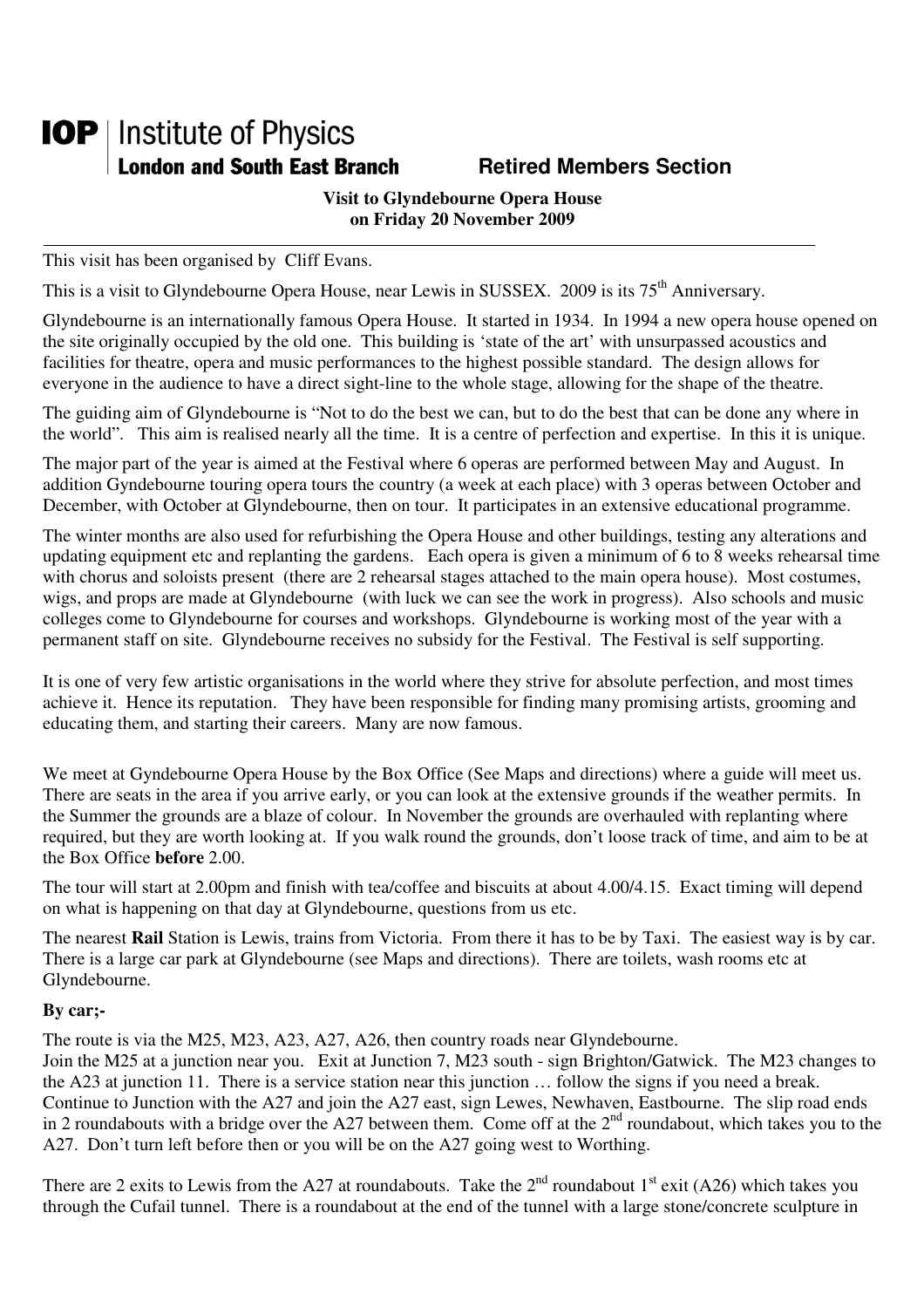the middle. Turn right (A26), up a hill to traffic lights. Continue to B2192, sign Ringmer and Glyndebourne (right turn). Before Ringmer there is a right turn onto a country Road, sign Glynde and Glyndebourne. The entrance to Glyndebourne is on the left. Follow the signs to the car park (not staff car parks). See map of Glyndebourne. There are 'sleeping policemen on the internal road to the car park which makes for a very bumpy ride if you go over them too fast.

See the map for the Glyndebourne route and the map of Glyndebourne.

The easiest place for lunch before the tour is the Trevor Arms in Glynde. To get there, drive past the entrance to Glyndebourne to Glynde village. The pub is on the right just after going over a railway bridge. There is a car park at the pub. The time to get to the pub after passing the entrance to Glyndebourne is  $10 - 15$  minutes depending on how fast you can negotiate the country road. I suggest those who want to meet for lunch aim to get to the pub about 12.30ish. We will aim to leave the pub about 1.30 to get to Glyndebourne in good time for 2.00. Please let Reinalt know if you expect to meet us at Glynde. Otherwise we will expect to see you at/before 2.00 at the Glyndebourne box office. If you expect to be late contact Cliff (mobile 07931300418) or Reinalt (mobile 07758 085741).

Cost is £9 per person. 25 places have been booked for this tour.

If you are likely to be late please phone Cliff or Reinalt. Go to the Box Office. If the tour has left, contact a member of staff and ask to be directed/taken to where the tour is at that time.